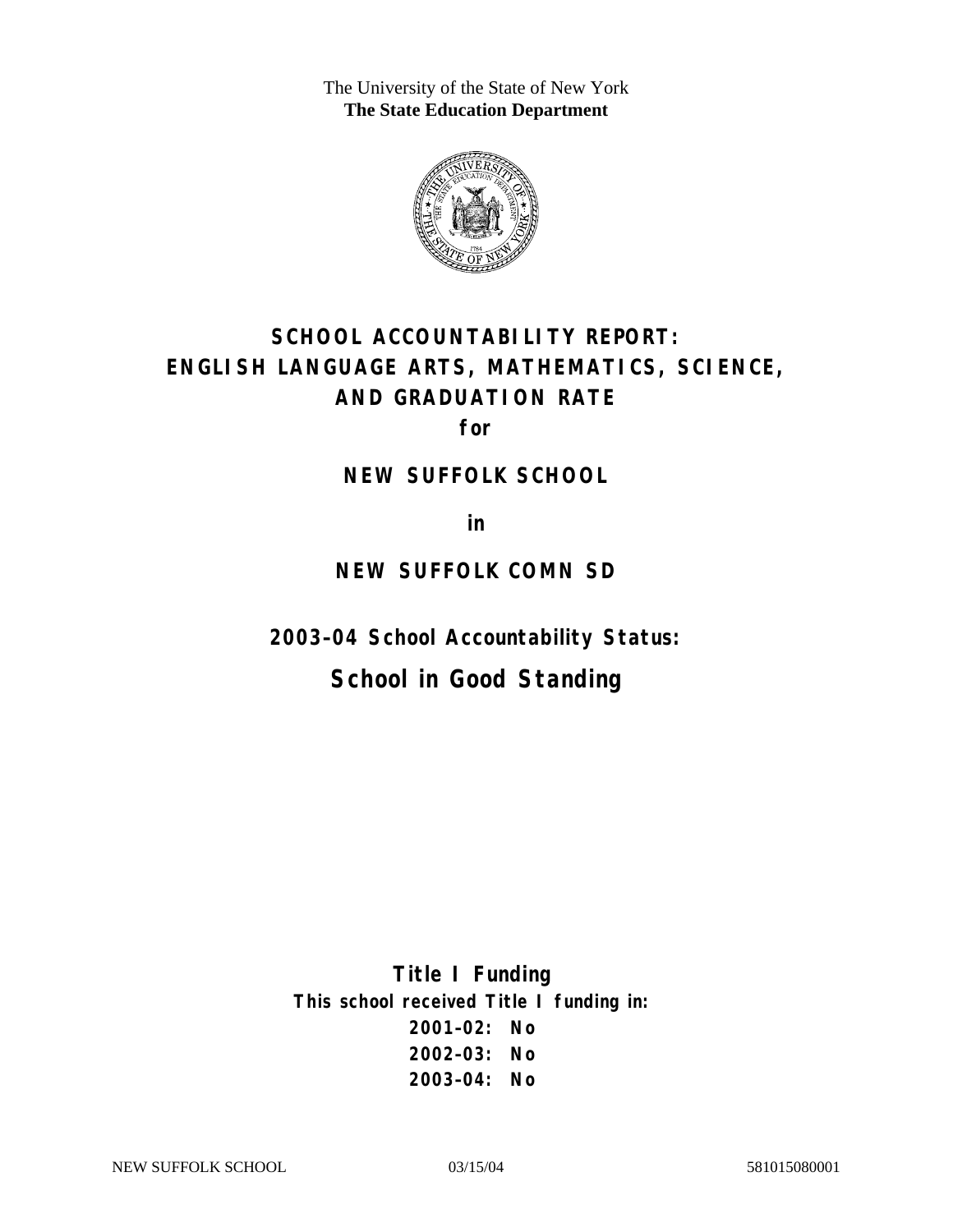#### **District/School Accountability Status Categories**

The list below defines the district or school status categories under New York State's district and school accountability system, which is divided into a Federal Title I component and a State component. A district or school that does not receive Title I funding in a school year does not have a federal status in that year. Schools receiving Title I funds that are not in good standing must provide school choice for their students; those in need of improvement year 2 and beyond must also provide Supplemental Education Services to eligible students. Other consequences for districts and schools not in good standing can be found at: www.emsc.nysed.gov/deputy/nclb/accountability/siinfo.htm. To be removed from any improvement status, a district or school must make Adequate Yearly Progress (AYP) for two consecutive years, or in the case of a School Under Registration Review, achieve the performance targets established for the school by the Commissioner.

**District/School in Good Standing:** A district or school is considered to be in good standing if it has not been identified as a District or School in Need of Improvement, Requiring Corrective Action, Planning for Restructuring, or Requiring Academic Progress, or as a School Under Registration Review.

**District/School Requiring Academic Progress:** Under the State component of New York's accountability system, a district or school that did not make AYP in the same grade and subject for two consecutive years is considered a School Requiring Academic Progress (Year 1) the following year. In each succeeding year that the school fails to make AYP, the year designation is incremented by one.

**District/School in Need of Improvement (Year 1):** A district or school that has not made AYP for two consecutive years in the same grade or subject while receiving Title I funds is considered a District/School in Need of Improvement (Year 1) the following year.

**District/School in Need of Improvement (Year 2):** A District or School in Need of Improvement (Year 1) that does not make AYP in the grade or subject for which it was identified while receiving Title I funds is considered a District or School in Need of Improvement (Year 2) the following year.

**District/School Requiring Corrective Action:** A District or School in Need of Improvement (Year 2) that does not make AYP in the grade or subject for which it was identified while receiving Title I funds is considered a District or School Requiring Corrective Action the following year.

**District/School Planning for Restructuring:** A District or School Requiring Corrective Action that does not make AYP in the grade or subject for which it was identified while receiving Title I funds is considered a District or School Planning for Restructuring the following year.

**School Under Registration Review (SURR):** Schools that are farthest from the State standard and have been determined by the Commissioner to be most in need of improvement are Schools Under Registration Review. These schools must achieve performance targets specified by the Commissioner of Education in their area(s) of identification within a prescribed timeframe or risk having their registration revoked by the Board of Regents.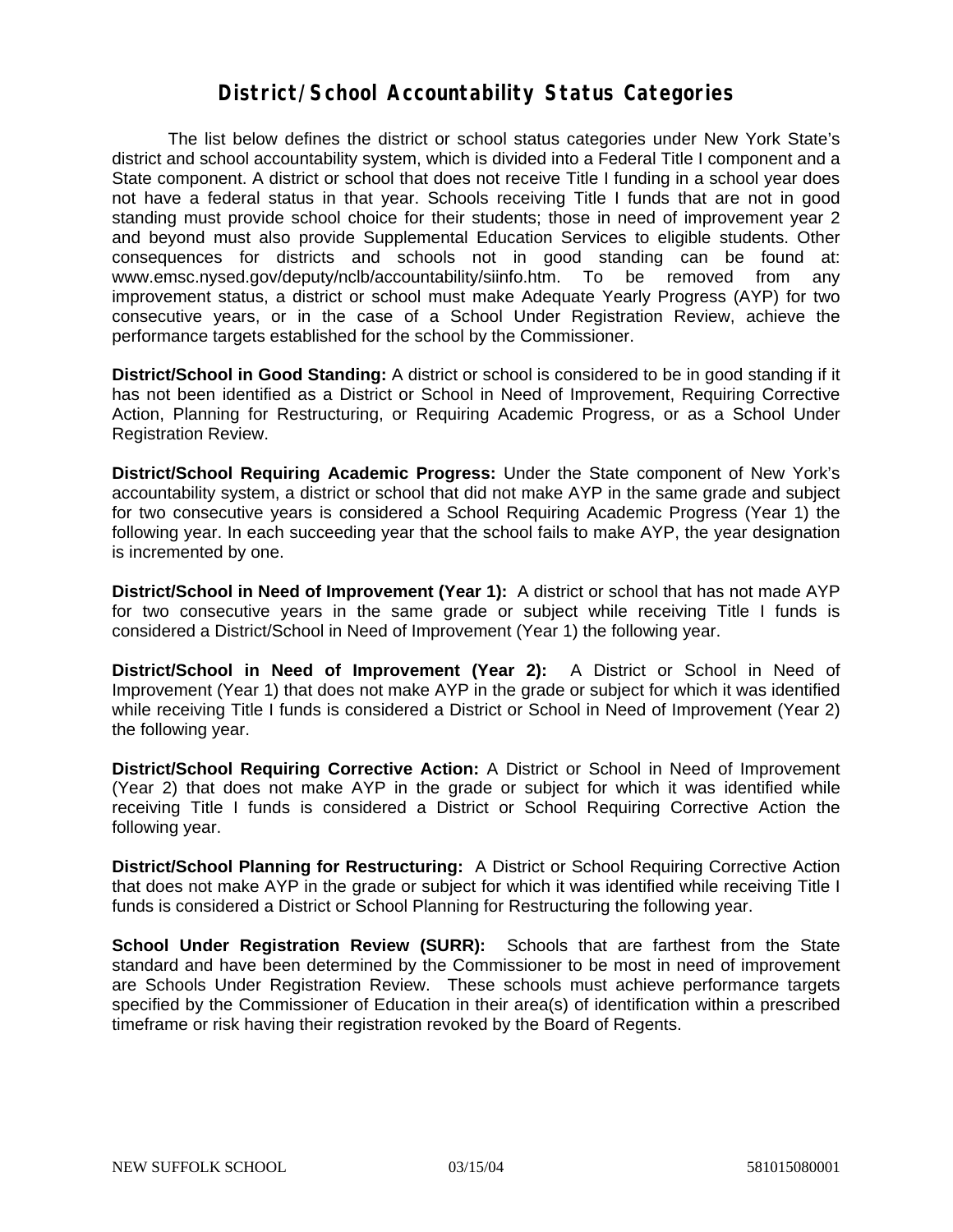### **Adequate Yearly Progress (AYP) Determination Procedures for Schools with Special Circumstances**

The New York State Education Department (NYSED) was unable to make a decision as the whether this school made adequate yearly progress (AYP) in 2002–03, because this school:

- 1. did *not* have 30 continuously enrolled students at the elementary and/or middle level or 30 cohort members at the secondary level; or
- 2. did *not* have enrollment in grades 4 or 8 or a cohort for which graduation rate could be determined.

A decision regarding AYP for this school will be made using special procedures, which will be communicated to the school by NYSED.